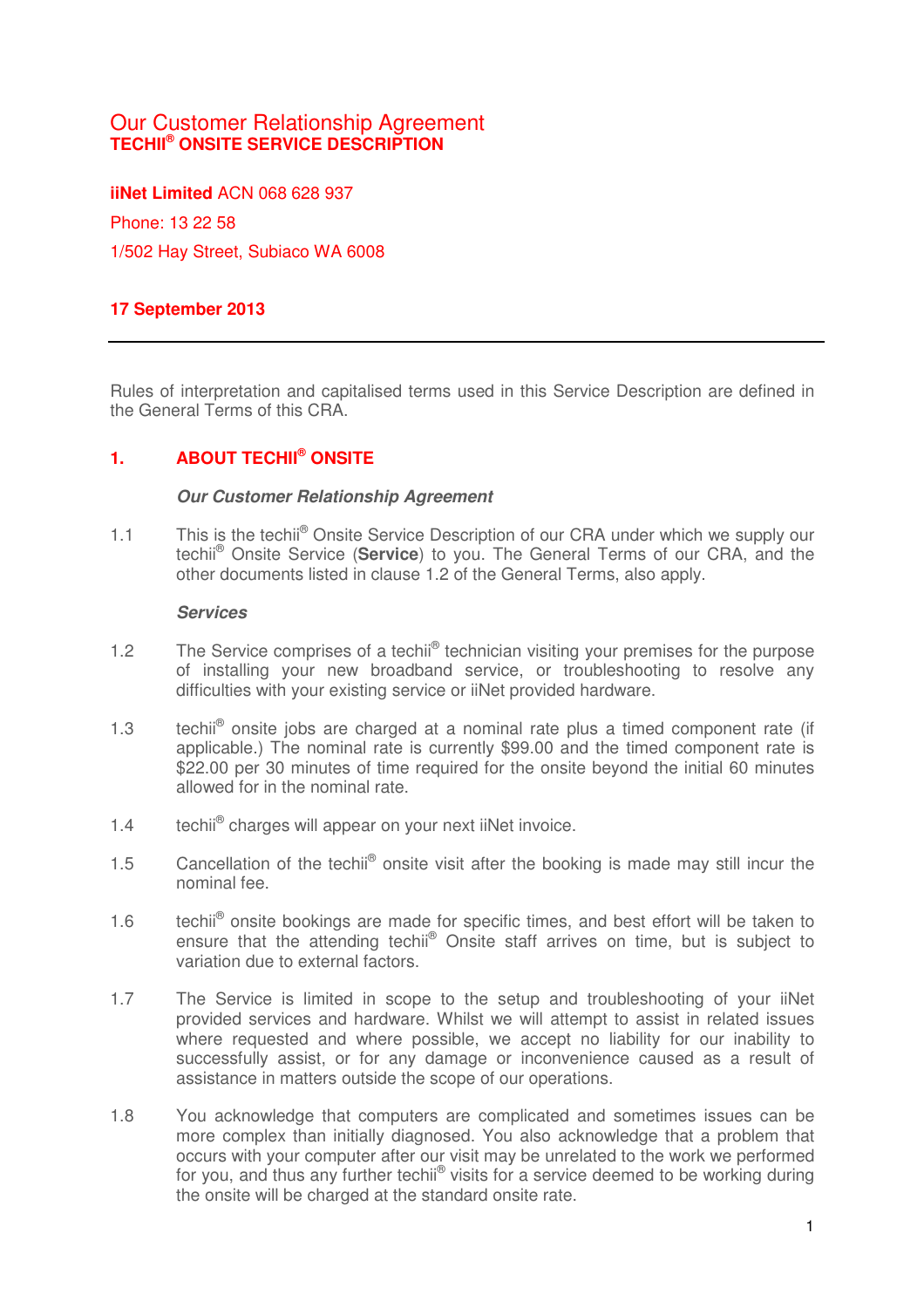### **IINET GROUP CRA – IINET TECHII® ONSITE SERVICE DESCRIPTION**

- 1.9 techii<sup>®</sup> staff cannot be held responsible for issues outside of their control or as a result of helping you connect your computer to the internet. (Examples of this might include viruses, computer performance changes, internal wiring issues and other factors.)
- 1.10 You are responsible for any download quota (such as downloading drivers or software updates) associated with your techii® visit. Any additional software and hardware purchases are not included in the \$99.00 onsite charge and will be billed separately to you.
- 1.11 You acknowledge that as part of your onsite we do not separately back-up any of your data and there is a risk that some or all of your data may be lost during your techii® visit.
- 1.12 You will ensure that any software you supply for use in conjunction with an iiNet techii<sup>®</sup> visit is genuine and licensed to you.
- 1.13 If we are unable to perform all or part of the services that we have agreed to deliver, the techii<sup>®</sup> staff will either visit you at a later date, or credit the job back to you, unless the reason was as a direct result of your computer software or hardware.

### **2. ADDITIONAL TERMS AND CONDITIONS APPLICABLE TO TECHII® ONSITE SERVICES**

- 2.1 You acknowledge and agree that techii<sup>®</sup> onsite Services are subject to availability and we are not obliged to accept a request to provide a techii<sup>®</sup> onsite.
- 2.2 You will, where relevant, ensure that we have full and safe access to your premises (to the extent relevant to providing the techii® service) and any necessary equipment, materials and information and a free parking space (suitable for a car), at or in close proximity to, the premises where the work is to be undertaken by us. You will also ensure that we are provided with all facilities, services and accessories reasonably required to enable us to comply with our obligations under this Agreement.
- 2.3 You will, where relevant, provide on request a suitably qualified or informed representative, agent or employee to advise us regarding access, security procedures and any other matter within the your knowledge or control which will assist us in complying with our obligations under this Agreement.
- 2.4 You will take all reasonable measures to anticipate and avoid the creation of hazardous conditions which may jeopardise the safety of any personnel responsible for providing the techii® onsite Service. In particular you must provide us with:
	- (a) full and complete particulars of all hazardous materials and substances used or stored on the site;
	- (b) ensure that all hazardous materials and substances are stored in accordance with any manufacturer's and/or statutory requirements; and
	- (c) inform us of full and complete particulars of all asbestos or other toxic, hazardous or carcinogenic substances and the procedures in place for dealing with the storage or disposal of any of those substances that are in place.